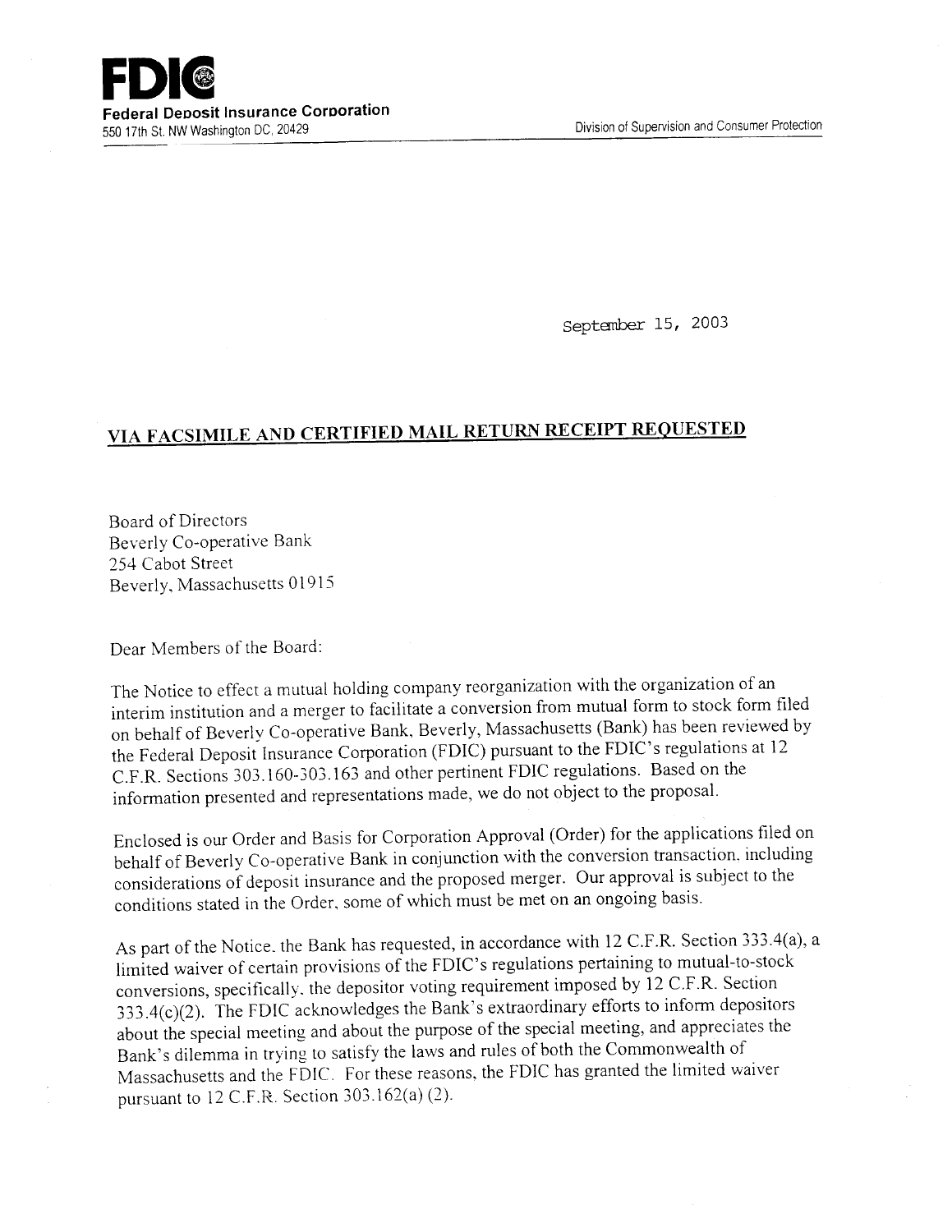Please advise the Boston Area Office in writing when the proposed transaction has been consummated. If an extension of the time limit included in the Order is required, a letter requesting a speciFc extension of the limitation including reasons therefore should be submitted to the Boston Area Office.

Sincerely,

 $\sigma_{\rm c}$ 

/S/

John M. Lane Deputy Director

Enclosure

cc: Richard A. Schaberg Thacher Proffitt & Wood 1700 Pennsylvania Avenue. NW Suite 800 Washington. DC 20006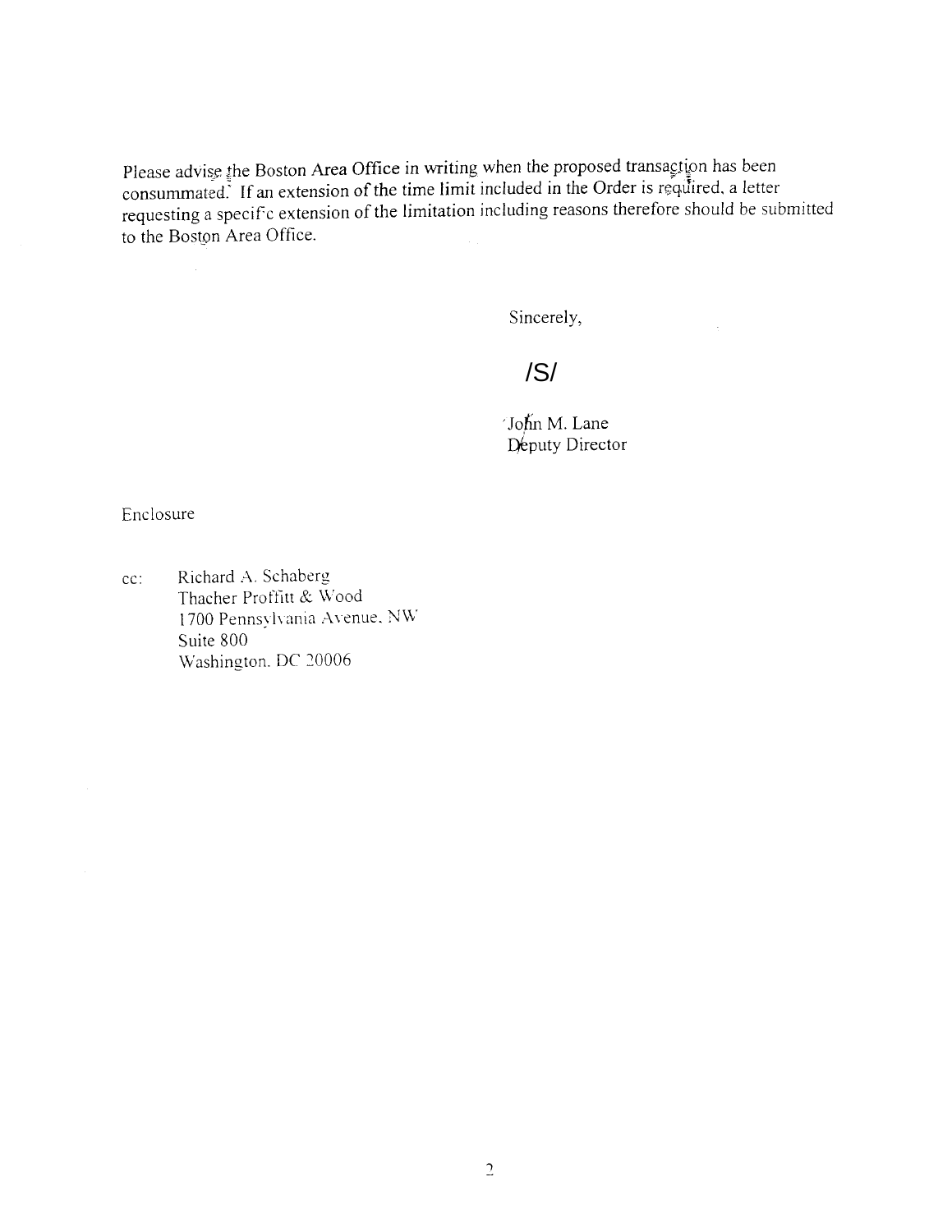## **FEDERAL DEPOSIT INSURANCE CORPORATION**

Beverly Co-operative Bank Beverly, Essex County, Massachusetts

Application for Federal Deposit Insurance and Consent to Merge

## **ORDER AND BASIS FOR CORPORATION APPROVAL**

Pursuant to Section 5 and Section 18(c) and other provisions of the Federal Deposit Insurance Act (FDI Act), an application has been filed on behalf of Beverly Co-operative Bank, Beverly, Massachusetts, (Mutual Institution), currently a state-chartered mutuallyowned Bank Insurance Fund member with total resources of \$151,052,000 and total deposits of \$127,797,000 as of June *30,* 2003, for the FDIC's consent to merge with Beverly Interim Stock Co-operative Bank, Beverly, Massachusetts, a proposed new statechartered stock co-operative bank, (Resultant Bank). In addition, applications for federal deposit insurance for Beverly De Novo Mutual Co-operative Bank and Beverly Interim Stock Co-operative Bank have been filed.

The transaction is to effect the Mutual Institution's plan of reorganization which, solely to facilitate such undertaking. provides for:

- Beverly Co-operative Bank to organize a new co-operative bank under Massachusetts law to be known as Beverly De Novo Mutual Co-operative Bank.
- Beverly De Novo Mutual Co-operative Bank to amend and restate its mutual cooperative bank charter as the charter of a mutual holding company to be known as Beverly Financial, MHC.
- Beverly Financial, MHC to simultaneously organize a Massachusetts chartered stock co-operative bank as a. subsidiary to be known as Beverly Interim Stock Cooperative Bank.
- Beverly Co-operative Bank will immediately thereafter merge with Beverly Interim Stock Co-operative Bank, with Beverly Interim Stock Co-operative Bank to be the legally surviving entity under the name of Beverly Cooperative Bank.

Upon consummation of the reorganization, the deposits of the Resultant Bank will continue to be insured under the Bank Insurance Fund. On the effective date of the reorganization, the Resultant Bank will be a stock bank and the wholly-owned subsidiary of Beverly Financial, MHC. Application for the establishment of Beverly Financial, MHC has been filed with the Board of Governors of the Federal Reserve System. Following the consummation of the merger, the Resultant Bank will operate the same banking business, with the same management, at,the same locations now being served by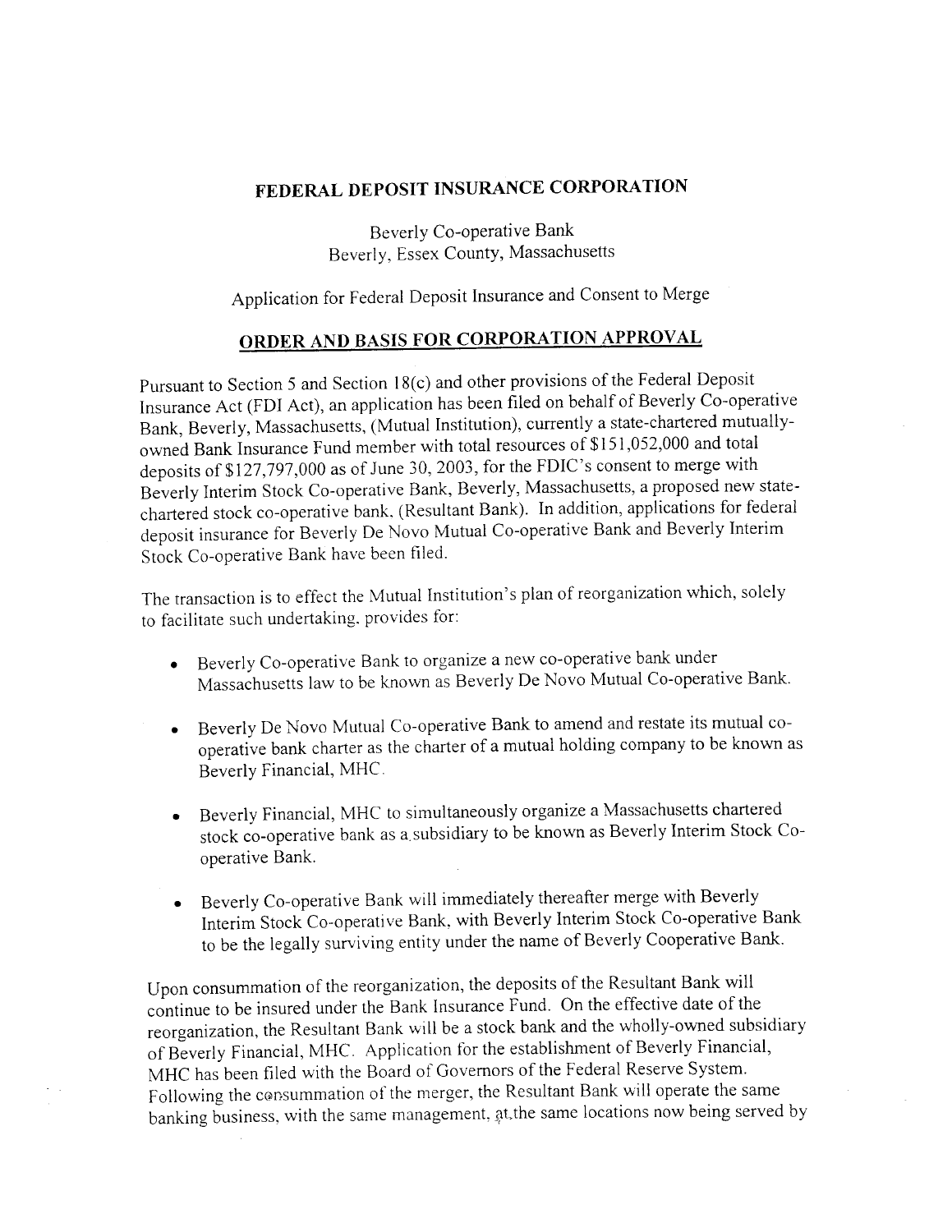the Mutual Institution. The proposed transaction, per se, will not alter the competitive struicture of banking in the market served by the Mutual Institution. Beverly Cooperative Bark<sup>'</sup> principal office will continue to be located at 254 Cabot Street, Eiverly, Massachusetts.

No sice of the proposed transaction, in a form approved by the FDIC, is as been published pursuant to the FDI Act. A review of available information, including the Community Reinvestment Act (CRA) Statement of the proponent, disclosed no inconsistencies with the purposes of the CRA. The resultant institution is expected to continue to meet the credit needs of its entire community, consistent with the safe and sound operation of the institution.

In connection with the merger application, the FDIC has taken into consideration the financial and managerial resources and future prospects of the proponent banks and the Resultant Bank, and the convenience and needs of the community to be served. In connection with the applications for deposit insurance, the FDIC has taken into consideration the: financial history and condition; adequacy of the capital structure; future earnings prospects; general character and fitness of management; risk to the insurance fund; convenience and needs of the community; and consistency of corporate powers. Having found favorably on all statutory factors and having considered other relevant information, including all reports on the competitive factors furnished by the Comptroller of the Currency, the Board of Governors of the Federal Reserve System, the Director of the Office of Thrift Supervision, and the Attorney General of the United States, it is the FDIC's judgment that the applications should be and hereby are approved, subject to the following conditions:

- 1. That, except for the proposed transfer of stock to Beverly Financial, MHC, no shares of the stock of Beverly Cooperative Bank shall be sold, transferred or otherwise disposed of. to any person (including any Employee Stock Ownership Plan) unless prior notice is provided to, and non-objection is received, from the FDIC;
- That, prior to a sale, transfer or other disposition of any shares of Beverly Cooperative Bank by Beverly Financial, MHC to any person (including any Employee Stock Ownership Plan), or a conversion of Beverly Financial, MHC to stock form, Beverly Cooperative Bank will provide written notification to the FDIC and provide the FDIC with copies of all documents filed with the state and federal banking and/or securities regulators in connection with any such sale, transfer, disposition or conversion;
- That, should any shares of stock be issued to persons other that Beverly Financial, MHC, any dividends waived by Beverly Financial, MHC must be retained by Beverly Financial, MHC or Beverly Cooperative Bank and segregated, earmarked, or otherwise identified on its books and records; such amounts must be taken into account in any valuation of the institution and factored into the alculation used in establishing a fair and reasonable basis for exchanging shares